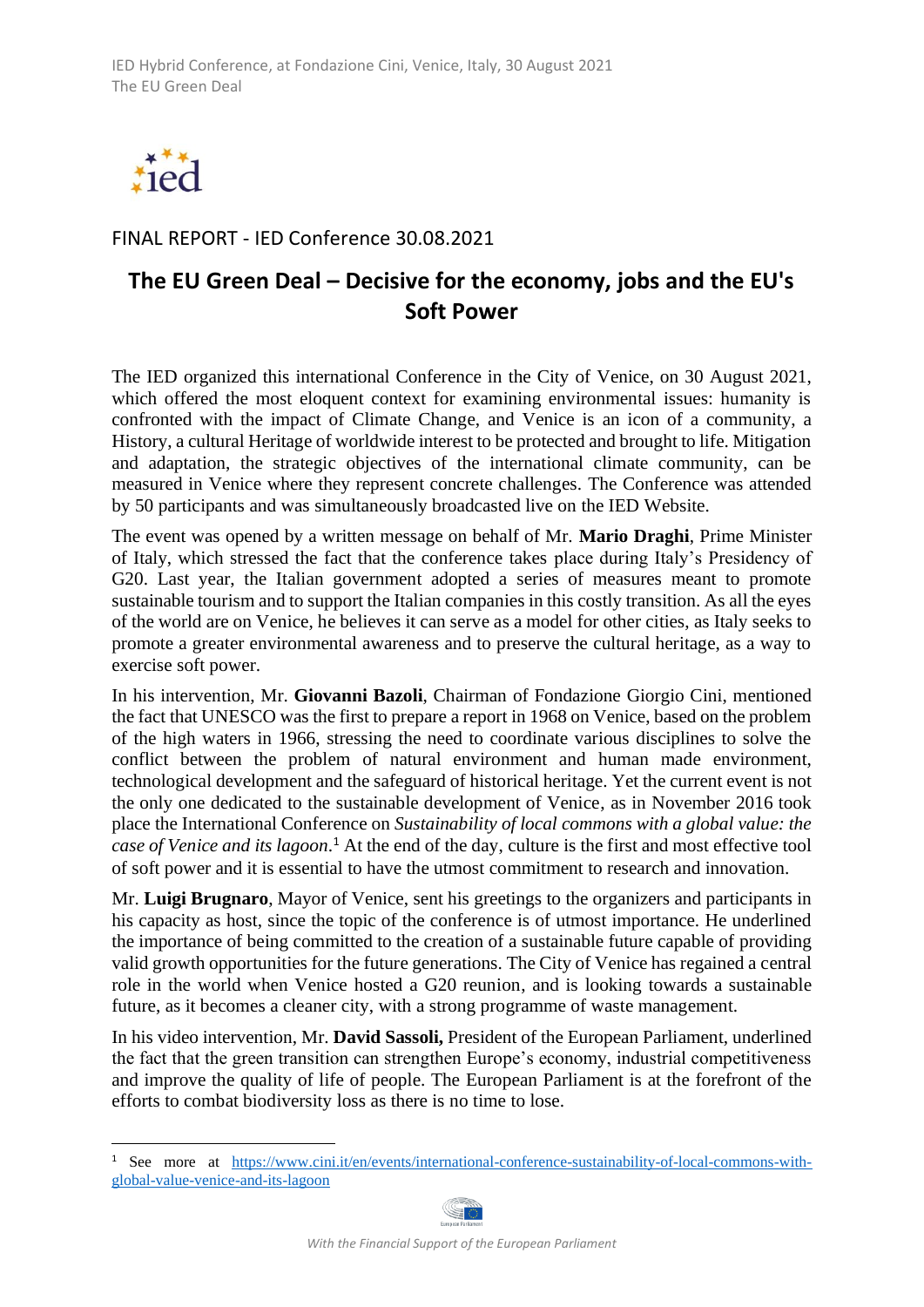The EU Green Deal is an opportunity for employment, since circular economy will be able to create 700 000 jobs in Europe by 2030, and thus compensate for the job losses suffered in the transition. The Environmental challenge is a soft power challenge for everyone, but especially for Europe. It is even more important for the EU to lead by example, to implement the right policies, and it must allocate adequate resources for this hefty challenge. The EU should support a sustainable development model.

In order to consolidate its role at the international level, the EU should also use diplomacy, international cooperation, and, in this context, multilateralism is key to overcome environmental challenges. Leadership is strengthened with the tools of soft power, cultural diplomacy and cooperation. The G20 and the G7 have a role to play, and the COP26 in November represents an important turning point.

On the path toward a climate neutral Europe and more just for all the context is key, as it is needed to take into account different local situations. That is why Europe should support actions coming from all levels, such as bottom-up initiatives coming from the citizens, and local and regional authorities. The European Parliament fully supports the Covenant of Mayors, because cities play a central role in the transition towards a green, inclusive and sustainable future.

Mr. **Francesco Rutelli**, President of IED, mentioned that Venice wants to be the world capital of sustainability because it is the city most threatened by climate change which, due to the rising of the seas, may lead to the end of Venice and to an environmental disaster. "Fit for 55", a target set by the European Commission, intends to reduce emissions by 55% in just nine years. The main question arising is if it is an achievable goal or would it be perceived as something punitive.

Mr Rutelli remembered that in France the yellow vests started just as a response to opposition to a small fuel tax linked to climate measures, and the same mistake must not be repeated. He said that positive responses should be envisaged in terms of creating new production chains, new jobs, and not just giving a message that can be otherwise perceived as punitive by the population.

Ms. **Sarah El Haïry**, Minister of State for Youth and Engagement, attached to the Minister of National Education, Youth and Sport (France), mentioned that the European Agency of Environment is very clear on this subject, that if we do not collectively respect the goals set by the Paris Agreement, Venice will disappear under the waters, depriving the future generations of its beauty.

The EU can support the Paris Agreement as our goals are clear: reducing emissions, reducing the external energetic dependence, improving the wellbeing and the health of Europeans, creation of jobs and developing innovation. The *Fit for 55* package, presented on 14 July, is the most important one presented so far being a commitment for the planet and for the youth that is a motive of pride. France will invest in the coming months more than 30 billion euro for the green transition. She mentioned the need to work together, because we are all in this together, and we will make this planet great again.

Mr. **Simone Bemporad**, Group Director of Communications and Public Affairs, Assicurazioni Generali, mentioned in his intervention that the economic losses, due to natural catastrophes, from the first 6 months of this year are estimated at 64 billion euro. This has been happening for the last 10 years, and it's equivalent to the GDP of Spain. Work is needed for increasing the culture of insurance and risk prevention. The assets managed by the European insurance companies can be made available, through proper regulations and legislation, to the companies and initiatives that support the EU Green Deal. Today everybody is talking about the long term